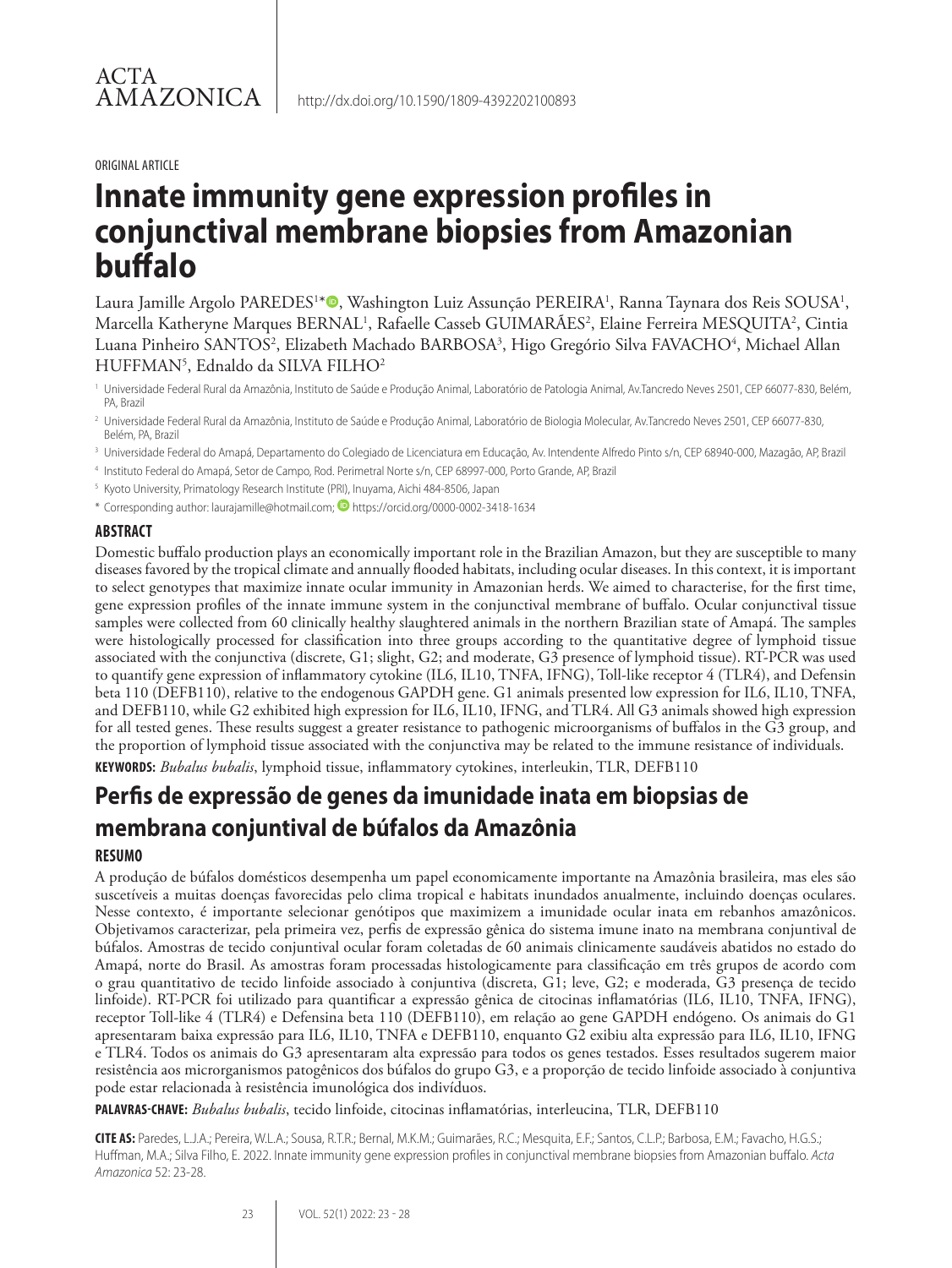# **INTRODUCTION**

Domestic buffalo (*Bubalus bubalis* H. Smith) production is a globally important economic system for beef, milk, and mozzarella cheese production (Safari *et al*. 2018). Brazil has approximately 1.4 million buffalo, with the largest population in the northern region of the country, in the Brazilian Amazon. In this region, the states of Pará and Amapá house the largest herds (IBGE 2019).

Buffalo are considered phenotypically well-adapted to the Amazon region (Safari et al. 2018). They spend many hours of the day in wet areas to help regulate their body temperature, but which can also lead to reduced immune responses and greater susceptibility to a variety of diseases (Garcia 2013; Rehman *et al*. 2021). The susceptibility or resistance to diseases is influenced by genetic factors and effects linked to environmental conditions (Rehman *et al*. 2021; Javed *et al*. 2021). In addition, extensive flooding of pastures during the Amazon rainy season form favorable habitats for the maintenance of a wide variety of microorganisms (Butenschoen *et al*. 2011), including some parasites and vectors (Rehman *et al*. 2021).

The most prevalent diseases of buffalo in the Amazon are brucellosis (Batista *et al*. 2019), tuberculosis (Carneiro *et al*. 2019), hemoparasitic diseases, mainly caused by *Babesia* spp. and *Theileria* spp. (Silveira *et al*. 2016), and trypanosomiasis (Pérez *et al*. 2020). Eye diseases are also frequent (Khalaf *et al*. 2021), and are related to habitat and environmental factors, age of animals, and management practices, which influence the composition of the conjunctival flora or ocular immunity reduction (Johns *et al*. 2011). Ophthalmic diseases cause damage to vision, reducing grazing duration, growth, and weight gain (Handool 2013).

To select genotypes with the best resistance to ocular diseases resistance, to maximize the health and reduce economic loss in buffalo herds, the expression of candidate genes related to the ocular innate immune system can be used as molecular markers for phenotipic research (Boichard *et al*. 2016). In humans, the determination of the expression of genes linked to innate ocular immunity, such as inflammatory cytokines, Toll-like receptors and antimicrobial peptides such as defensins, has been widely described (Redfern *et al*. 2011; Chen *et al*. 2018; Da Cunha *et al*. 2018). However, there is little information for other species (Varandas *et al*. 2020). In buffalo, there is still no information on this subject, and the aim of our study was to determine the expression profiles of genes related to the innate ocular immune system relative to the proportion of lymphoid cells in the ocular conjunctival membrane of buffalos in the Brazilian Amazon.

# **MATERIAL AND METHODS**

### **Sample collection and ethical aspects**

All aspects of this research were conducted in accordance with the animal welfare standards determined by CONCEA (Conselho Nacional de Controle de Experimentação Animal) of Brazil and approved in June 10, 2015 by the ethics commitssion on the use of animals (Comissão de Ética no Uso de Animais - CEUA) of Universidade Federal Rural da Amazônia (protocol # 033/2015 CEUA/UFRA).

We sampled 60 male and female, clinically healthy adult buffaloes of mixed breed aged between 5 and 7 years originating from extensive farming properties and destined for meat production in the city of Santana, Amapá state (Brazil) (0°2'39''S, 51°10'42''W).

Tissue samples of the conjunctival ocular membrane were collected about five minutes after the animals were slaughteried in the state slaughterhouse of Santana, linked to the state inspection service. Subsequently, two fragments of the conjunctival membrane of one of the eyes of each animal were sectioned. One of the fragments of about 5 cm was stored at room temperature in a polypropylene container containing 10% buffered formalin for histological analysis. The second fragment, of about 2 cm, was kept in a 2-ml polypropylene tube containing RNAlater solution (Invitrogen, Carlsbad, CA, USA) and later stored at -80 °C for the analysis of gene expression.

#### **Histological processing and evaluation**

Histological slides were prepared using the standard protocol of Prophet *et al*. (1992). The formalinized fragments were cleaved and processed in increasing concentrations of ethyl alcohol and xylol, followed by impregnation with paraffin, cleavage down to 4 µm thick and staining with hematoxylin and eosin (H&E).

The prepared slides were evaluated under a light microscope by a single pathologist. The samples were classified and grouped according to the presence and quantitative degree of conjunctiva-associated lymphoid tissue (CALT) as follows: discrete presence of lymphoid tissue (<10% lymphoid cells by high-power field - HPF), light presence (between 10% and 25% of lymphoid cells by HPF), moderate presence (between 25% and 50% of lymphoid cells by HPF) and high degree (> 50% of lymphoid cells by HPF). No case of high-degree presence was identified (Figure 1).

#### **RNA extraction**

RNA extraction was performed using the 2-cm samples. Around 100 mg of conjunctival tissue were macerated in liquid nitrogen and treated with TRIZOL reagent (Invitrogen, Carlsbad, CA, USA), according to the manufacturer's recommendations. Subsequently, the RNA was diluted in ultrapure water and stored at -80 °C. After extraction, RNA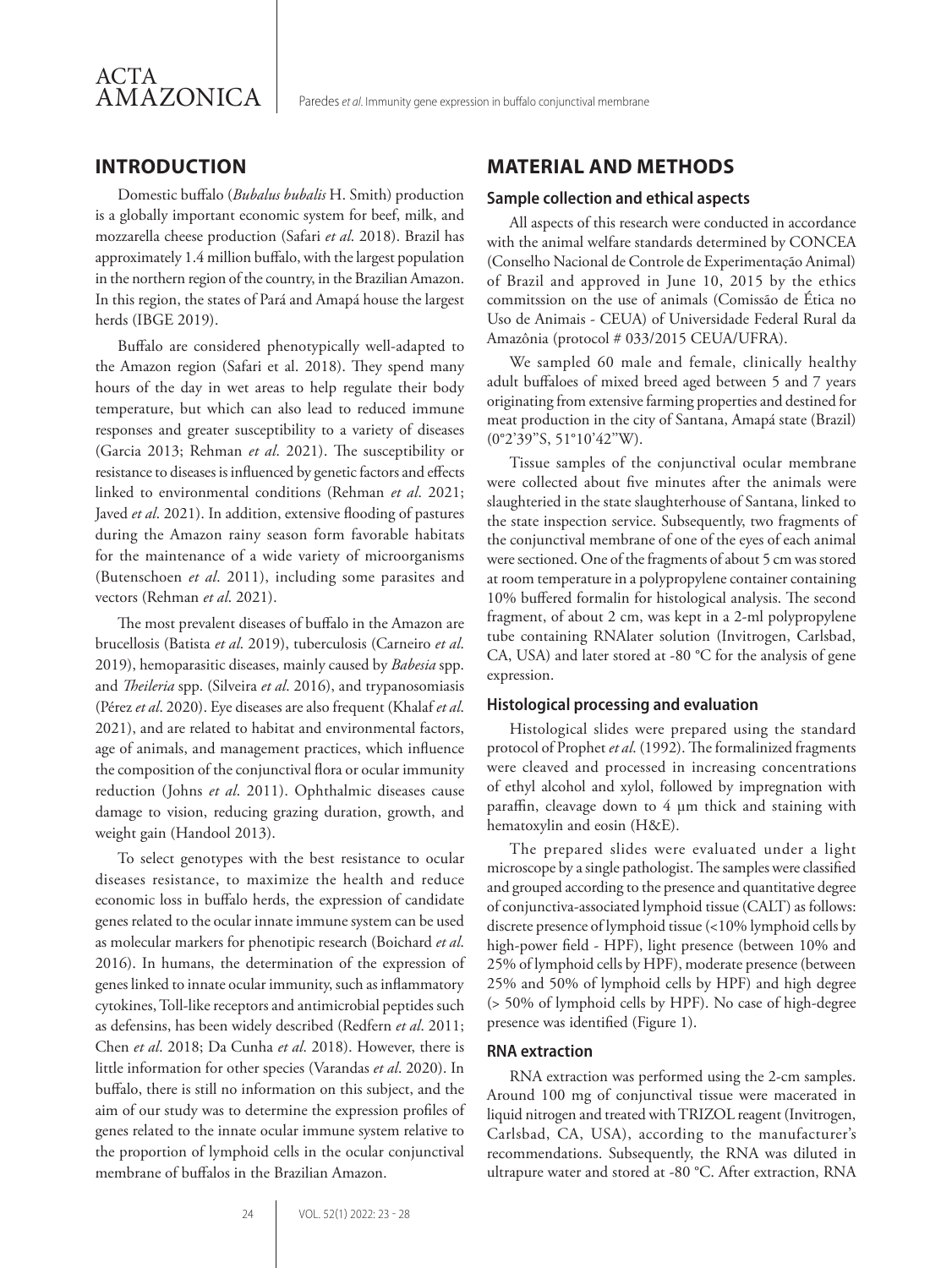

**Figure 1.** Ocular conjunctival membrane of buffalos in the Amazon. Photomicrographs showing different categories of conjunctiva-associated lymphoid tissue (CALT) amount in the epithelial and subepithelial layers: A – discrete; B – slight; C – moderate; D – lymphoid tissue with follicle arrangement (\*). Stained in H&E (hematoxylin and eosin). Scale bar = 200µm. This figure is in color in the electronic version.

was quantified using the BioDrop Touch Duo™ UV-Vis spectrophotometer (BioDrop, Cambridge, England, UK), using absorbances of 260 and 280 nm and a A280/A260 ratio. Samples with A280/A260 ratio > 1.9 were considered adequate for the analysis.

#### **Gene expression patterns**

For the gene expression analyses, the samples were categorized into three groups according to the histological analysis: G1 (discrete lymphoid tissue) (20 samples), G2 (light lymphoid tissue) (30 samples), and G3 (moderate lymphoid tissue) (10 samples). No sample with high degree of lymphoid tissue was identified. All the samples presented high degree of purity (A260/A280 ratio > 1.9).

Primer sequences were developed and designed using the Primer3 program (http://bioinfo.ut.ee/primer3-0.4.0/) for the genes Interleukin 6 (IL6), Interleukin 10 (IL10), Tumor Necrosis Factor alpha (TNFA), Interferon gamma (IFNG), Toll-like 4 Receptor (TLR4), and Defensin beta 110 (DEFB110). A constitutive gene, the GAPDH for *Bubalus bubalis* was used as a control (endogenous) (Table 1).

The samples were then submitted to Real-Time Polymerase Chain Reaction (RT-PCR) to quantify the mRNA expression of the selected genes using the Power Sybr® Green RNA-to-CT™ one-step Kit (Applied Biosystems, Foster City, CA, USA), according to the manufacturer's recommendations for a final volume of 10 µL. Each sample was analyzed in triplicate. All reactions were performed on the CFX96 Touch ™ Real-Time Detection System (Bio-Rad, Hercules, CA, USA). The Ct (threshold cycle) values were obtained, and relative gene expression values were determined using the equation 2<sup>-∆Ct</sup>, where ∆Ct is the difference between target gene Ct and endogenous gene Ct (Livak and Schmittgen 2001).

| Gene            | Primer sequences (5`-3`)                                | Exon           | <b>GenBank ID</b> |
|-----------------|---------------------------------------------------------|----------------|-------------------|
| II <sub>6</sub> | F:GCTCTCAGGCTGAACTGTAGG<br>R:TGCAGTCCTCAAACGAGTGG       | 5              | 001290980.1       |
| $II$ 10         | F:GGGGTGTCTACAAAGCCATGA<br>R·TGCATCTTCGTTGTCACGTA       | 5              | 001290845.1       |
| <b>TNFA</b>     | F:ACTGAGGCGATCTCCCTTCT<br>R:GGTCAACATCCTGTCTGCCA        | $\overline{4}$ | 006041931.1       |
| <b>IFNG</b>     | E:CAGATCATTCAAAGGAGCATGGA<br>R:GTCCTCCAGTTTCTCAGAGCT    | 3              | 102416494         |
| <b>TI R4</b>    | <b>F:TTTATTCCTGGGGTGGCCAT</b><br>R:CTCTGGATGAAGTGCTGGGA |                | 102407022         |
| DFFB110         | E:CTGTTGGAAATACTTTGTCACCA<br>RITTCCTCTGTACCATATTGTGCA   | $\mathcal{I}$  | 102395067         |
| GAPDH           | F:ACCCAGAAGACGGTGGATG<br>R:CCGTTGAGCTCAGGGATGA          | 7              | 102404028         |

IL6: Interleukin 6; IL10: Interleukin 10; TNFA: Tumor Necrosis Factor alpha; IFNG: Interferon gamma; TLR4: Toll like 4 Receptor; DEFB110: Defensin beta 110.

#### **Statistical analysis**

The normal distribution of the gene expression variables was assertained with the Kolmogorov-Smirnov test. All data were compared among lymphoid-tissue categories using oneway ANOVA, and pairwise differences between groups were tested with the post-hoc Tukey test. The significance level was set at 0.05.

# **RESULTS**

#### **Gene expression patterns**

G1 samples had low gene expression for the majority of genes analyzed, with high gene expression only for IFNG and TLR4 (Figure 2). G2 samples showed high expression for IL6, IL10, IFNG, and G3 showed high expression for all genes (Figure 2).

The average relative expression for gene IL6 was significantly higher (F = 8.37, df = 6, P = 0.0184) in G3 than G1, however, there was no significant difference between G3 and G2 or between G2 and G1. For IL10, relative gene expression differed significantly among all groups, with G3 showing the highest values (F = 25.72, df = 6, P =  $0.0011$ ). For IFNG and DEFB110 relative gene expression in G3 was significantly higher than in G2 and G1 ( $F = 87.60$ , df = 6, P  $< 0.0001$ ; F = 13.81, df = 6, P = 0.0057, respectively). There were no significant differences in relative gene expressions among groups for TNFA and TLR4.

### **DISCUSSION**

This study demonstrated, for the first time, mRNA expression levels of cytokine inflammatory genes and other factors related to innate immunity in ocular conjunctiva of buffalos. The genes tested in this study have all been widely evaluated in humans for their genotypic characterization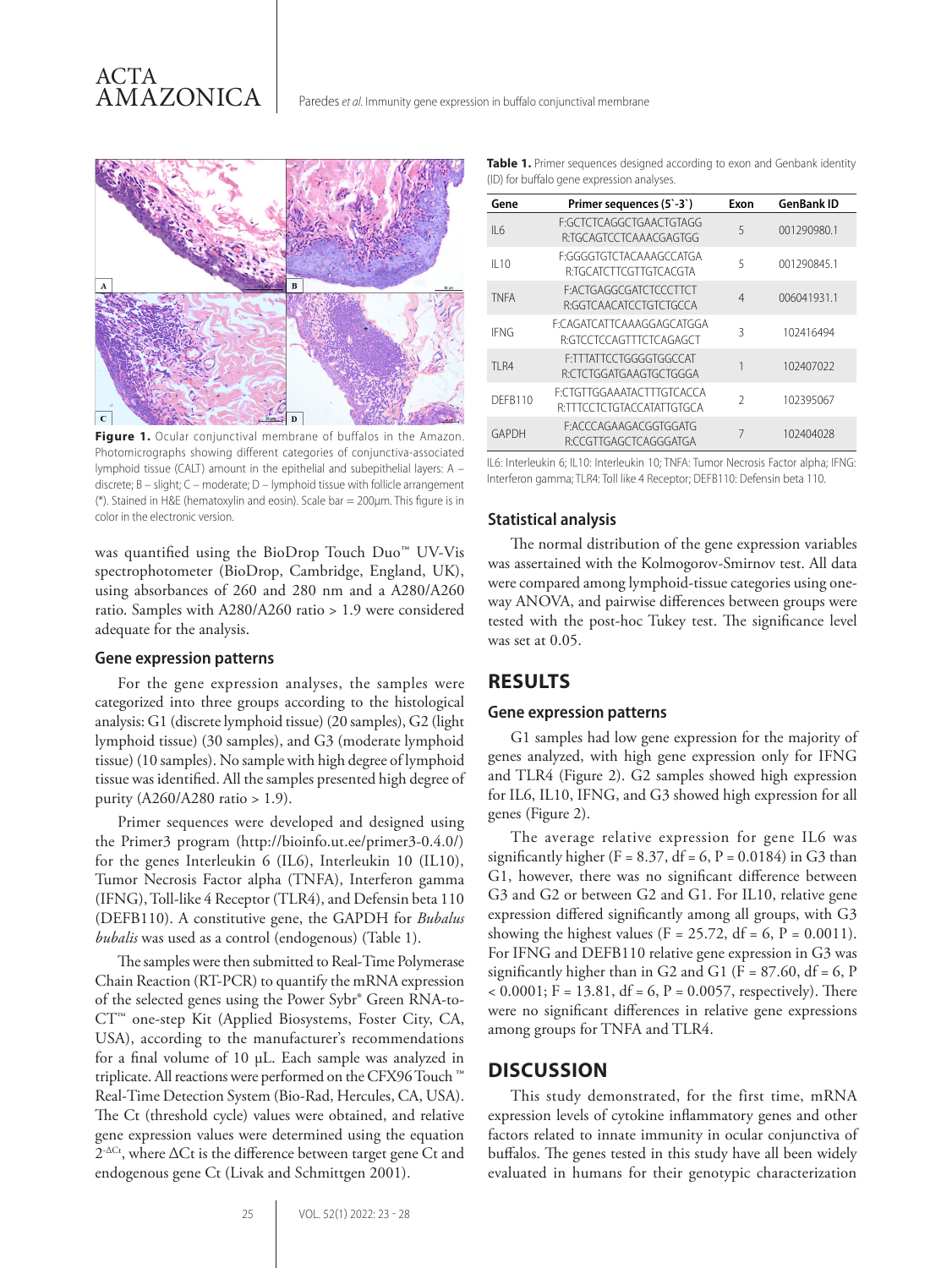# ACTA AMAZONICA



**Figure 2.** Relative gene expression of the IL6 (A), TNFA (B), IL10 (C), IFNG (D), TLR4 (E) and DEFB110 (F) genes in groups with discrete (G1), slight (G2) and moderate G3) amount of conjunctiva-associated lymphoid tissue (CALT) in the epithelial and subepithelial layers of the ocular conjunctival membrane of buffalos from Amapá, Brazil, according to the equation 2<sup>-∆Ct</sup>. Different letters above the bars indicate significant pairwise comparisons according to the Tukey test ( $P < 0.05$ ).

of innate immunity (Garreis *et al*. 2010; Da Cunha *et al*. 2018; Rajaee *et al*. 2018), as well as in other animal species (Tirumurugaan *et al*. 2010; Turchetti *et al*. 2015; Ateya *et al*. 2017; Varandas *et al*. 2020). However, prior to this study, there was no research on buffaloes in relation to these genes in ocular tissues, only in other tissues (Vahanan *et al*. 2008; Shi *et al*. 2017; Batra *et al*. 2019).

Cytokines IL6, IL10, TNFA, and IFNG were also determined in water buffalo through serum levels and gene expression in liver tissue after experimental infection with *Fasciola gigantica* (Shi *et al*. 2017). Previous studies have analyzed cytokine gene expression from dogs with allergic conjunctivitis (Varandas *et al*. 2020), and gene expression in the human eye (Garreis *et al*. 2010; Redfern *et al*. 2011; Chen *et al*. 2018; Da Cunha *et al*. 2018).

From a histological perspective, most animal species have lymphoid tissues associated with the conjunctiva, however, there are few lymphocytes or lymphoid aggregates in the normal conjunctival membrane of rodents (Forrester *et al*. 2010), similar to what we observed in our buffalo samples, which had mostly a discrete to mild degree of CALT in the mucosa.

The high levels of gene expression, including the main inflammatory cytokines, in G3 individuals suggests their greater resistance to pathogenic microorganisms when compared to individuals from G1 and G2. The relatively higher levels of lymphoid tissue associated with the conjunctiva in G3 can be explained by the production of cytokines, mainly by lymphocytes and macrophages (Kak *et al*. 2018). They are the main cells of the lymphoid tissue associated with the ocular conjunctiva (Forrester *et al*. 2010). These genetic characteristics must be considered when the phenotypic factors that interfere with the individual's immune response are excluded from variables, such as the involution of lymphoid tissue with advancing age (Mastropasqua *et al*. 2017). The expression of cytokines in the conjunctiva of dogs is directly associated with the type of cells that produce them, which was observed when healthy dogs were compared with dogs affected by allergic conjuctivitis (Varandas *et al*. 2020). However, the variation in gene expression in our study was observed in clinically healthy animals with different proportions of lymphoid tissue in the ocular conjunctiva.

Beta defensins are also produced in large proportion by macrophages, in addition to other cell types related to the immune system, such as mucosal epithelial cells and dendritic cells (Garreis *et al*. 2010). These characteristics are presumed to be the reason for the high expression of the DEFB110 gene in G3 individuals compared to G1 and G2. In contrast, TNFA and TLR4 genes showed the same levels of expression among groups, with TNFA being the only analyzed cytokine that did not show higher expression in G3. These results are probably due to the higher expression of IL10 in G3, which resulted in a suppressive effect on macrophages and lymphocytes producing TNFA, as IL10 has anti-inflammatory action (Lyer and Cheng 2012). In the case of TLRs, it is assumed that, because they are receptors present especially in epithelial cells (Tirumurugaan *et al*. 2010), including the conjunctiva and cornea (Redfern *et al*. 2011), their expression is independent of the number of cells that make up the lymphoid tissue.

In the last two decades, there has been progress in the identification and quantification of gene expression of TLRs in farm animals such as cattle (Ateya *et al*. 2017), sheep (Chang *et al*. 2009), goats (Tirumurugaan *et al*. 2010) and buffalos (Vahanan *et al*. 2008; Shi *et al*. 2017), showing their important role in disease control as these receptors are implicated in resistance levels of the whole organism, particularly in epithelial tissues (Novák 2014). The TLR4 gene showed relatively high average expression in our samples, as did the IL6, and IL10 genes in most samples. IL6 was tested as a vaccine adjuvant for bovine infectious keratoconjunctivitis and showed high efficiency in the ocular treatment of infected cattle (Di Girolamo *et al*. 2012).

IFNG was expressed in the conjunctival membranes of all groups. IFNG gene expression was also observed in *B. bubalis* in the liver tissue after experimental infection with *Fasciola gigantica*, Cobbold, 1855 (Shi *et al*. 2017) and in bovine species (*Bos indicus* L. *and Bos taurus* L.) after vaccination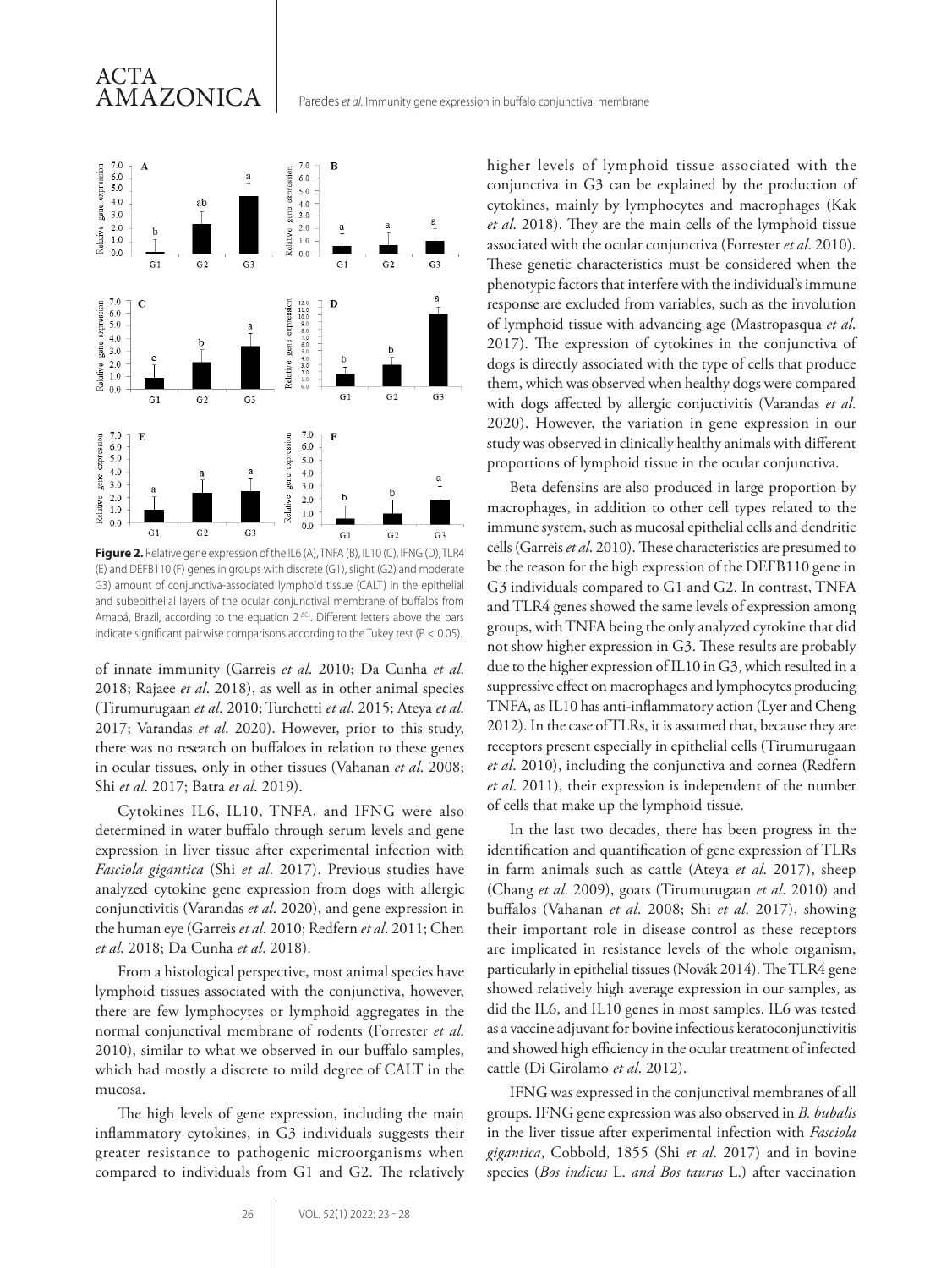for *Brucella abortus* (Schmidt, 1901) Meyer and Shaw, 1920 (Verma *et al*. 2017).

We were not able to determine degrees of resistance or susceptibility to diseases in the animals evaluated, since no field studies were conducted for the evaluation of ocular innate immunity genotypes in association with the phenotype of immunological status within the buffalo population studied.

# **CONCLUSIONS**

ACTA

AMAZONICA

Gene expression evaluation served as a basis for defining the innate immunological processes that occur in the conjunctival membrane of buffalos with no apparent ocular clinical signs and may contribute to future phenotypic research related to disease resistance or susceptibility in this species. Our study demonstrated that Toll-like receptors and inflammatory cytokines, especially interleukins and gamma interferon, are present in the ocular conjunctival epithelium mucosa and can play an important role in protecting the ocular surface of buffalos. This information reveals that inflammatory cytokine genes and toll-like receptors can be applied as molecular markers in buffalo genetic improvement programs to select animals more resistant to ocular pathogens. While beta defensin and tumor necrosis factor were poorly expressed genes in the conjunctival membrane, further studies are needed to assess the expression of these genes in animals with conjunctival acute inflammatory conditions to determine their contributions to innate immunity in buffalo eye mucosa.

# **ACKNOWLEDGMENTS**

This study was supported in part by CNPq (Conselho Nacional de Desenvolvimento Científico e Tecnológico) (process # 443228/2014-0) for acquisition of reagents, as well as by Universidade Federal Rural da Amazônia through all laboratory support.

# **REFERENCES**

- Ateya, A.; Hussein, M.; Ghanem, H.; Saleh, R.; El-Domany, W.; Elseady, Y. 2017. Expression profiles of immunity and reproductive genes during transition period in Holstein cattle. *Reproduction in Domestic Animals*, 53: 352-358.
- Batista, H.R.; Passos, C.T.S.; Nunes Neto, O.G.; Sarturi, C.; Coelho, A.P.L.; Moreira, T.R.; *et al*. 2019. Factors associated with the prevalence of antibodies against *Brucella abortus* in water buffaloes from Santarém, Lower Amazon region, Brazil*. Transboundary and Emerging Diseases*, 66: 1-5. doi: 10.1111/ tbed.13192.
- Batra, V.; Maheshwarappa, A.; Dagar, K.; Kumar, S.; Soni, A.; Kumaresan, A.; Kumar, R.; Datta, T.K. 2019. Unusual interplay of contrasting selective pressures on β-defensin genes implicated in male fertility of the Buffalo (*Bubalus bubalis*). *BMC Evolutionary Biology*, 19: 1-19. doi: 10.1186/s12862-019-1535-8
- Boichard, D.; Ducrocq, V.; Croiseau, P.; Fritz, S. 2016. Genomic selection in domestic animals: Principles, applications and perspectives. *Comptes Rendus Biologies*, 339: 274-277.
- Butenschoen, O.; Scheu, S.; Eisenhauer, N. 2011. Interactive effects of warming, soil humidity and plant diversity on litter decomposition and microbial activity. *Soil Biology & Biochemistry*, 43: 1902-1907.
- Carneiro, P.A.M.; Pasquatti, T.N.; Takatani, H.; Zumárraga, M.J.; Marfil, M.J.; Barnard, C.; Fitzgerald, S.D.; Abramovitch, R.B.; Araujo, F.R.; Kaneene, J.B. 2019. Molecular characterization of *Mycobacterium bovis* infection in cattle and buffalo in Amazon Region, Brazil. *Veterinary Medicine and Science*, 6: 133-141*.*
- Chang, J.; Russell, G.C.; Jann, O.; Glass, E.J.; Werling, D.; Haig, D.M. 2009. Molecular cloning and characterization of Toll-like receptors 1-10 in sheep. *Veterinary Immunology and Immunopathology*, 127: 94-105.
- Chen, D.; Sahin, A.; Kam, W.R.; Liu, Y.; Darabad, R.R.; Sullivan, D.A. 2018. Influence of lipopolysaccharide on proinflammatory gene expression in human corneal, conjunctival and meibomian gland epithelial cells. *The Ocular Surface*, 16: 382-389.
- Da Cunha, A.P.; Zhang, Q.; Prentiss, M.; Wu, X.Q.; Kainz, V.; Xu, Y.Y.; *et al*. 2018. The Hierarchy of Proinflammatory Cytokines in Ocular Inflammation. *Current Eye Research*, 43: 553-565.
- Di Girolamo, F.A.; Sabatini, D.J.; Fasan, R.A.; Echegoyen, M.; Vela, M.; Pereira, C.A.; Maure, P. 2012. Evaluation of cytokines as adjuvants of infectious bovine keratoconjunctivitis vaccines. *Veterinary Immunology and Immunopathology*, 145: 563-566.
- Forrester, J.V.; Xu, H.; Kuffová, L.; Dick, A.D.; McMenamin, P.G. 2010. Dendritic cell physiology and function in the eye. *Immunological Reviews*, 234: 282-304.
- Garcia, A.R. 2013. Conforto térmico na reprodução de bubalinos criados em condições tropicais. *Revista Brasileira de Reprodução Animal*, 37: 121-130.
- Garreis, F.; Schlorf, T.; Worlitzsch, D.; Steven, P.; Bräuer, L.; Jäger, K.; Paulsen, F.P. 2010. Roles of human β-defensins in innate immune defense at the ocular surface: arming and alarming corneal and conjunctival epithelial cells. *Histochemistry and Cell Biology*, 134: 59-73.
- Handool, H.H. 2013. Isolation and identification of some genera and species of bacteria and fungi from conjunctiva in cattle in AL-Diwaniya. *AL–Qadisiya Journal of Veterinary Medicine Science*, 12: 55-62.
- IBGE. 2019. Instituto Brasileiro de Geografia e Estatística. Produção da Pecuária Municipal. (www.sidra.ibge.gov.br/pesquisa/ppm/ quadros/brasil/2018). Accessed on 23 Jan 2021.
- Javed, M.; Raza, S.A.; Nadeem, A.; Ali, M.M.; Shehzad, W.; Mehmood, K. 2021. Exploring the potential of Interferon gamma gene as major immune responder for Bovine Tuberculosis in River Buffalo. *BioMed Research International*, 2021: 1-7. doi:10.1155/2021/5532864.
- Johns, I.C.; Baxter, K.; Booler, H.; Hicks, C.; Menzies-Gow, N. 2011. Conjunctival bacterial and fungal flora in healthy horses in the UK. *Veterinary Ophthalmology*, 14: 195-199.